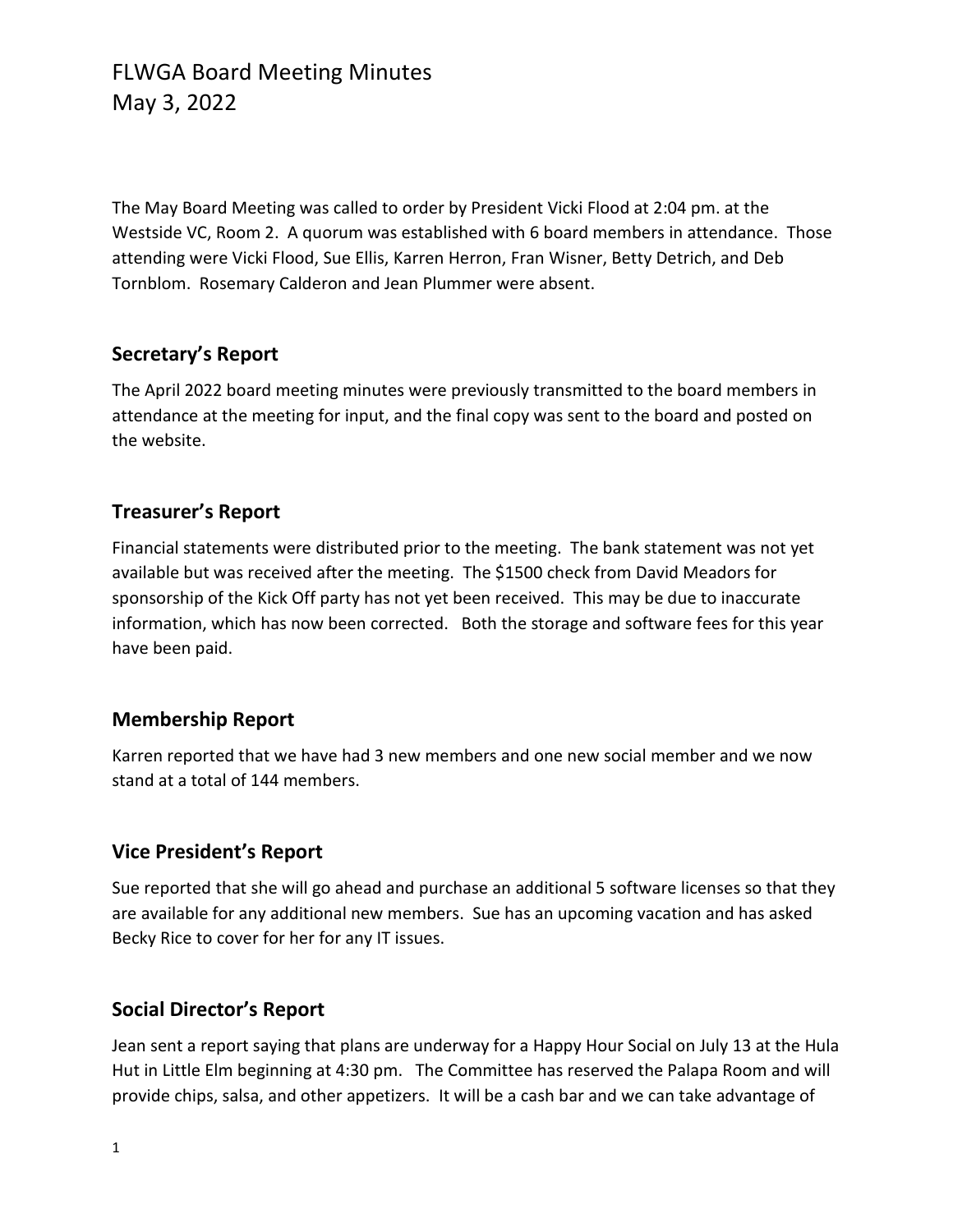# FLWGA Board Meeting Minutes May 3, 2022

their Happy Hour drink pricing from 4:30 to 6:30 pm. Expect a flyer to go out mid-May. Her committee is also planning another social event in September, but plans have not yet been finalized.

## **Golf Directors Report**

The month of April has brought many more players out to play. There have been as many as 40 18-hole players and 32 9-hole players. Becky Ernst /Susan Rice (9 Holes) and Barbara Westerbeck are doing a great job. This position is a weekly job, and it requires lots of dedication on their part. Rosemary is currently looking for someone to help Barbara on the front end so that she can take some of the pressure off. Betty volunteered to help starting in June. It was suggested that we try to find a third person to help for vacation coverage. It was also discussed that some members are signing up for both 9 and 18-hole playdays, and Vicki will ask Rosemary to remind members in one of her emails to only sign up for one or cancel if they change their mind.

Jenny Blackwood and Jackie Spillman are sharing the back-end duties of recording scores. Jenny informed Rosemary of some "game" issues and handicap posting issues that have come up and will be sending out a notice after the Wildflower Cup, which will hopefully set everyone straight about these issues. We have lots of new players who have not done this before so it's time to educate them on these procedures.

Six ladies attended the Lake Kiowa Exchange, and Audrey Early won \$125 while Sue Frisby won \$75! They gave out \$2000 in prize money for the top 5 winning teams. Their players are members of their Country Club and they don't have to pay to play or rent a cart, so all of their entry fees went to prizes and lunch.

Eldorado is hosting the 9-hole exchange on May 18 and we already have 10 players signed up. Tanglewood is also having an 18-hole exchange on May 19. So far, no sign-ups.

Won Kim and Jean Brown are all set for the Wildflower Cup. We had 72 players sign up. Unfortunately, due to weather concerns, some have dropped out. They have decided that if a player drops out, they forfeit their match but the one who didn't drop out can still enjoy a round of golf with those still competing. The party will be held at 5:30 p.m. in the Village Center Ballroom ABC whether we play or not. Only players who signed up and played are eligible to attend. Judy Woods has agreed to be our official photographer for this and all future events. Thanks to Joe Washburn for sponsoring this event with a \$1000 donation. Special thanks to Becky Rice for preparing the pairings and scorecards.

Next event is the Summer Scramble on June 8. Wren Lowery and her committee have been meeting to plan this All Par 3's Tournament. The theme is FRIENDS DON'T LET FRIENDS 3 PUTT! Erin has the flyer ready and Rosemary will send it out as soon as the Wildflower Cup is over.